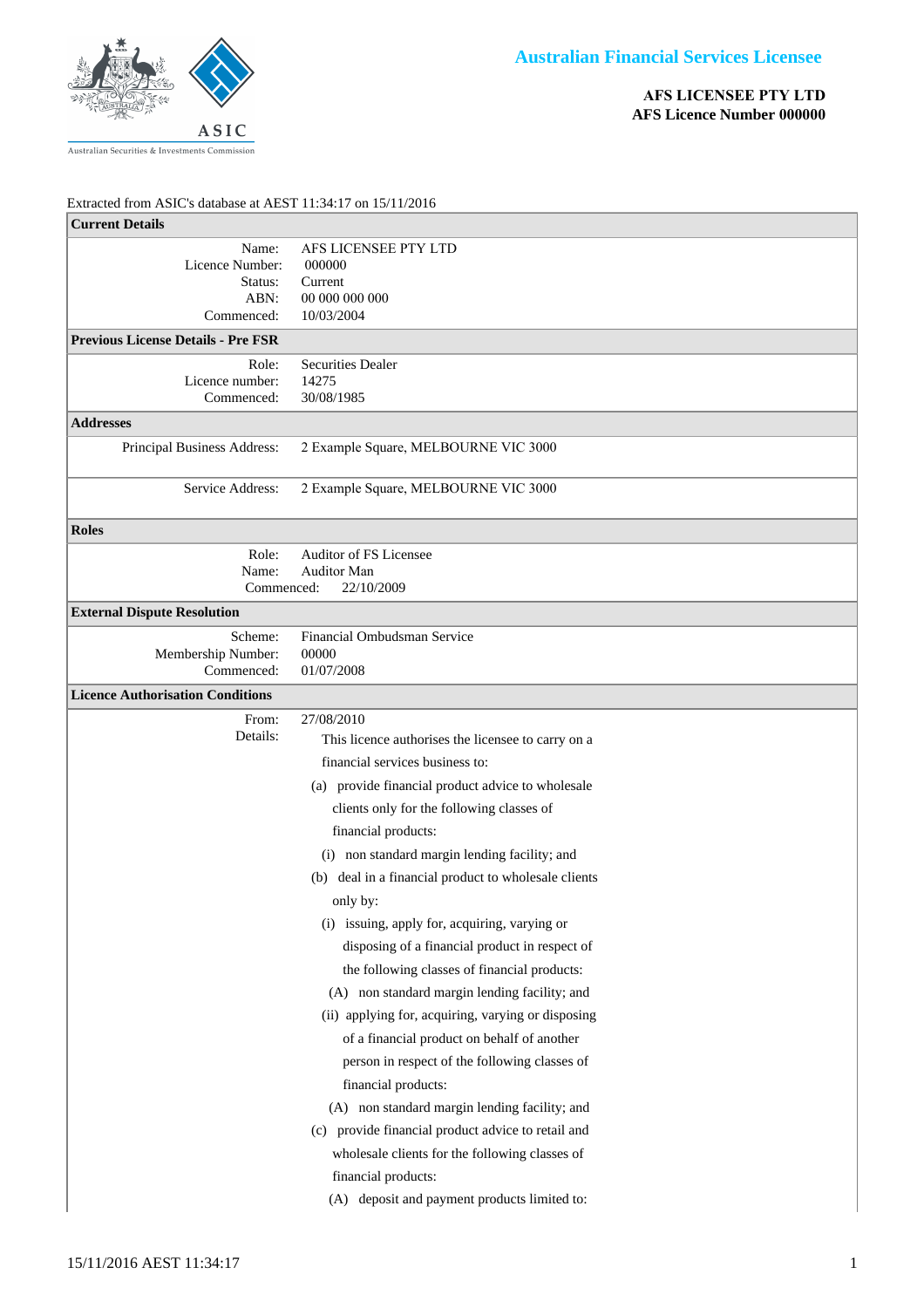## **Australian Financial Services Licensee**





- (B) foreign exchange contracts;
- (C) interests in managed investment schemes limited to:
- (D) MDA services;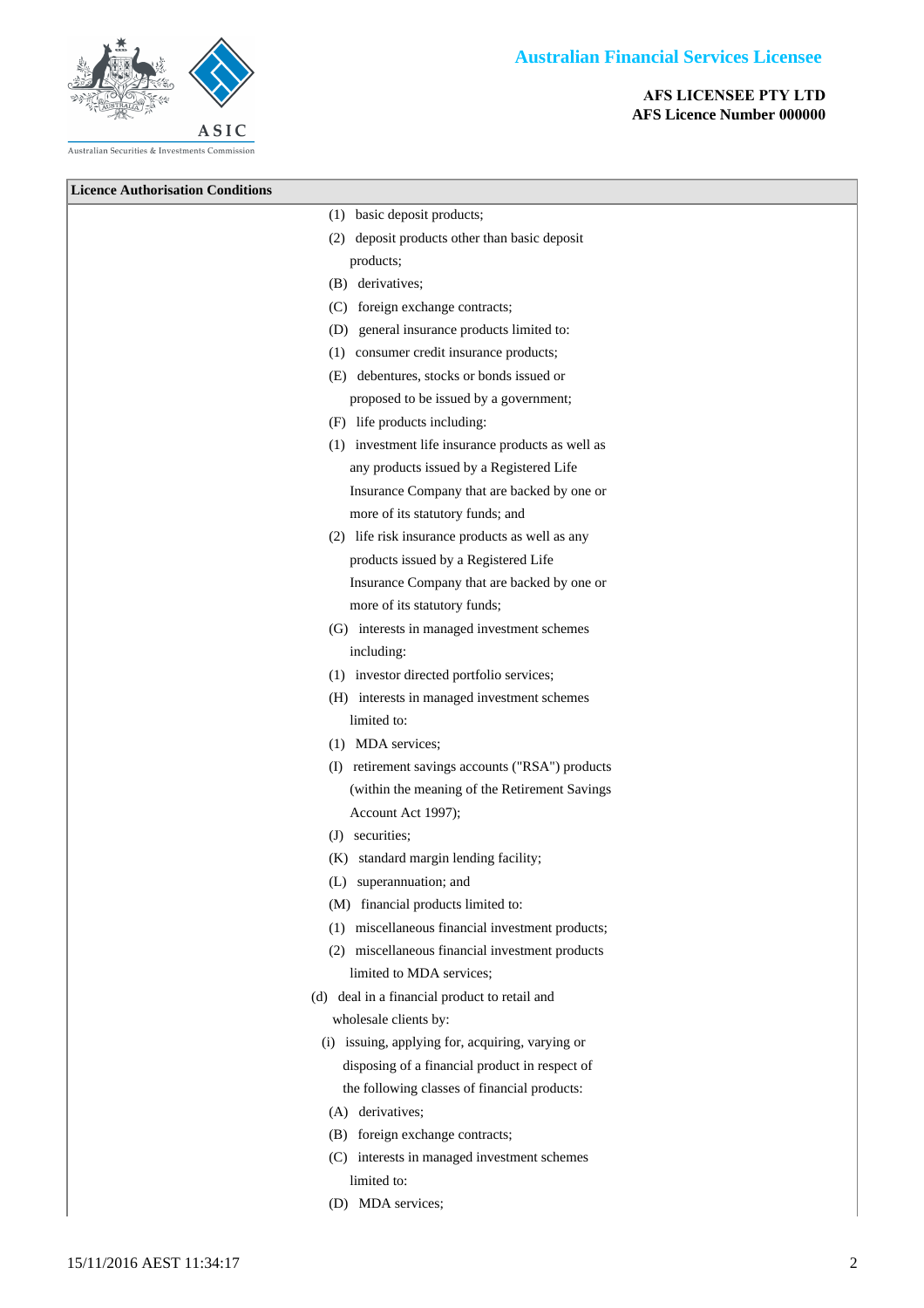



- (a) MDA services;
- (I) retirement savings accounts ("RSA") products (within the meaning of the Retirement Savings Account Act 1997);
- (J) securities;
- (K) standard margin lending facility;
- (L) superannuation; and
- (M) financial products limited to:
- (a) miscellaneous financial investment products;
- (b) miscellaneous financial investment products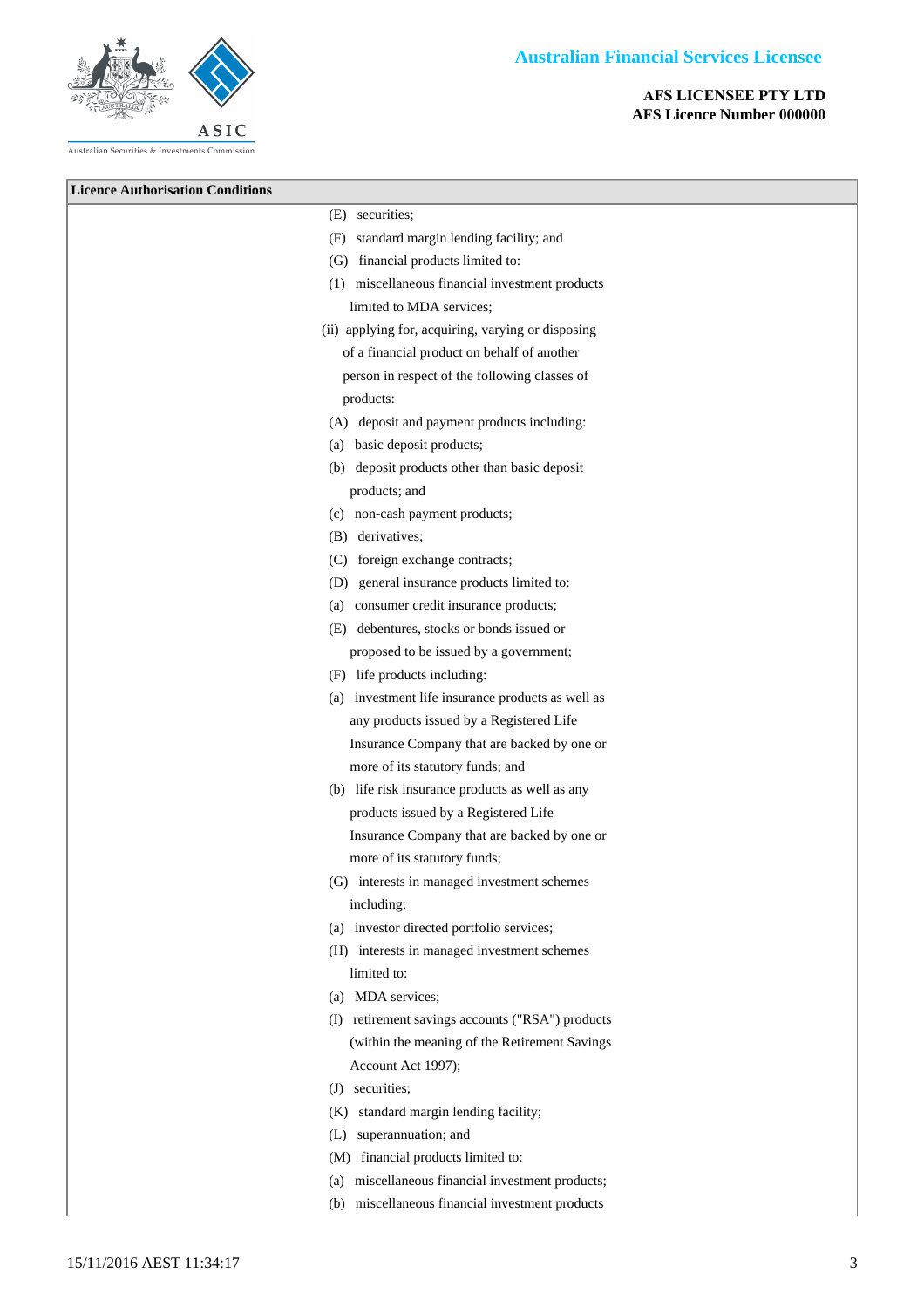

**MORGAN STANLEY WEALTH MANAGEMENT AUSTRALIA PTY LTD AFS Licence Number 240813**

| <b>Licence Authorisation Conditions</b> |                                                            |
|-----------------------------------------|------------------------------------------------------------|
|                                         | limited to MDA services; and                               |
|                                         | (v) underwriting to retail and wholesale clients in        |
|                                         | respect of the following classes of financial              |
|                                         | products:                                                  |
|                                         | (A) interests in managed investment schemes; and           |
|                                         | (B) an issue of securities;                                |
|                                         | (e) make a market for the following financial products     |
|                                         | in respect of retail and wholesale clients:                |
|                                         | (i) foreign exchange contracts;                            |
|                                         | (ii) derivatives;                                          |
|                                         | (iii) debentures, stocks or bonds issued or proposed       |
|                                         | to be issued by a government and/or debentures             |
|                                         | issued by any other body; and                              |
|                                         | (iv) limited to financial products other than:             |
|                                         | (1) derivatives;                                           |
|                                         | (2) foreign exchange contracts; and                        |
|                                         | (3) debentures, stocks or bonds issued or                  |
|                                         | proposed to be issued by a government and/or               |
|                                         | debentures issued by any other body; and                   |
|                                         | (f) provide the following custodial or depository          |
|                                         | services to retail and wholesale clients:                  |
|                                         | (i) operate custodial or depository services other         |
|                                         | than investor directed portfolio services.                 |
| From:                                   | 04/12/2006                                                 |
| Details:                                | This licence authorises the licensee to carry on a<br>1.   |
|                                         | financial services business to:                            |
|                                         | (a) provide financial product advice for the following     |
|                                         | classes of financial products:                             |
|                                         | (i) deposit and payment products limited to:               |
|                                         | (A) basic deposit products;                                |
|                                         | (B) deposit products other than basic deposit<br>products; |
|                                         | (ii) derivatives;                                          |
|                                         | (iii) foreign exchange contracts;                          |
|                                         | (iv) general insurance products limited to:                |
|                                         | (A) consumer credit insurance products;                    |
|                                         | (v) debentures, stocks or bonds issued or proposed         |
|                                         | to be issued by a government;                              |
|                                         | (vi) life products including:                              |
|                                         | (A) investment life insurance products as well as          |
|                                         | any products issued by a Registered Life                   |
|                                         | Insurance Company that are backed by one or                |
|                                         | more of its statutory funds; and                           |
|                                         | (B) life risk insurance products as well as any            |
|                                         |                                                            |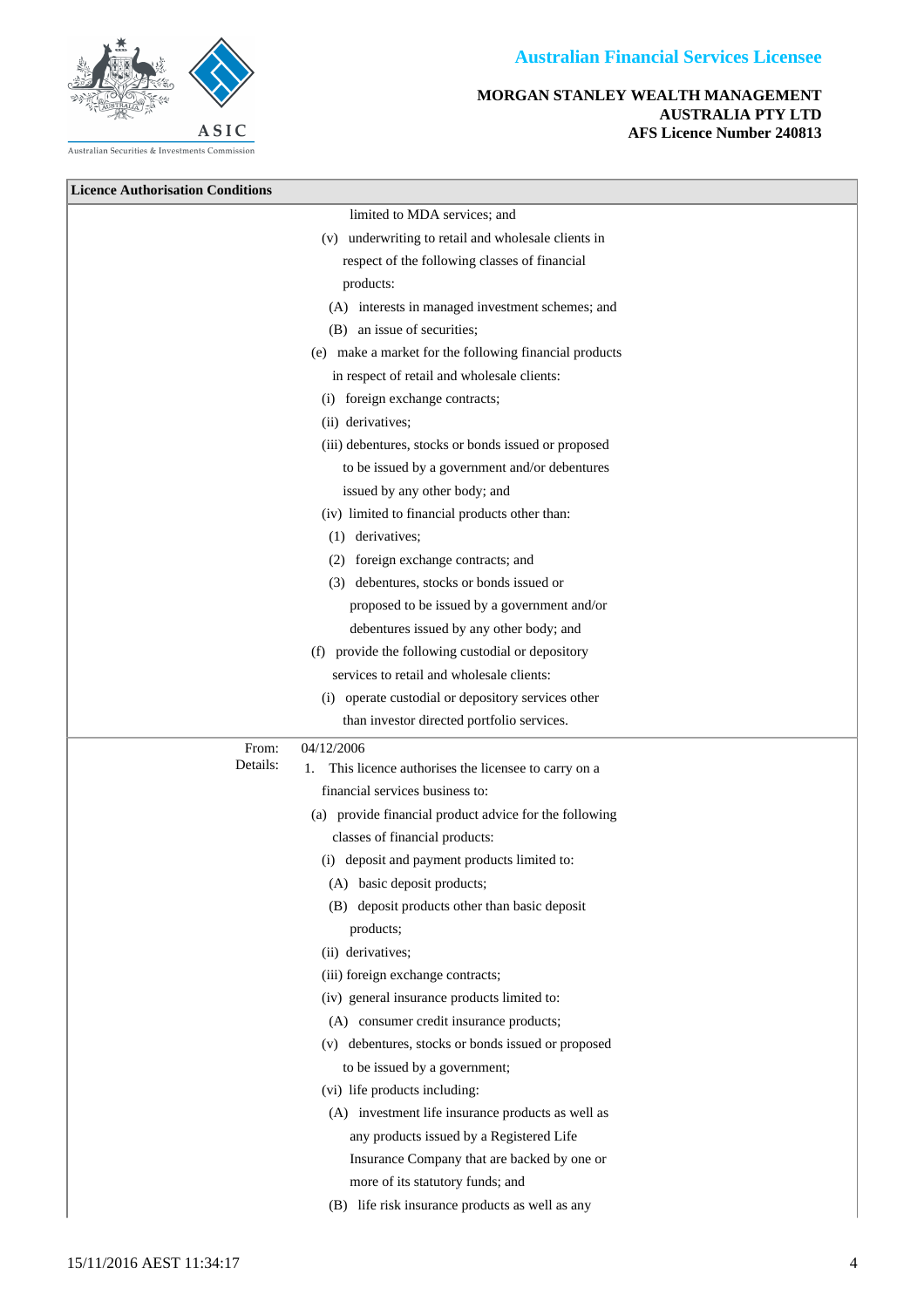

**Licence Authorisation Conditions** products issued by a Registered Life Insurance Company that are backed by one or more of its statutory funds; (vii) interests in managed investment schemes including: (A) investor directed portfolio services; (viii interests in managed investment schemes limited to: (B) MDA services; (ix) retirement savings accounts ("RSA") products (within the meaning of the Retirement Savings Account Act 1997); (x) securities; (xi) superannuation; and (xii) financial products limited to: (A) miscellaneous financial investment products; (B) miscellaneous financial investment products limited to MDA services; (b) deal in a financial product by: (i) issuing, applying for, acquiring, varying or disposing of a financial product in respect of the following classes of financial products: (A) derivatives; (B) foreign exchange contracts; (C) interests in managed investment schemes limited to: (1) MDA services; (D) securities; and (E) financial products limited to: (1) miscellaneous financial investment products limited to MDA services; and (ii) applying for, acquiring, varying or disposing of a financial product on behalf of another person in respect of the following classes of products: (A) deposit and payment products including: (1) basic deposit products; (2) deposit products other than basic deposit products; and (3) non-cash payment products; (B) derivatives; (C) foreign exchange contracts; (D) general insurance products limited to: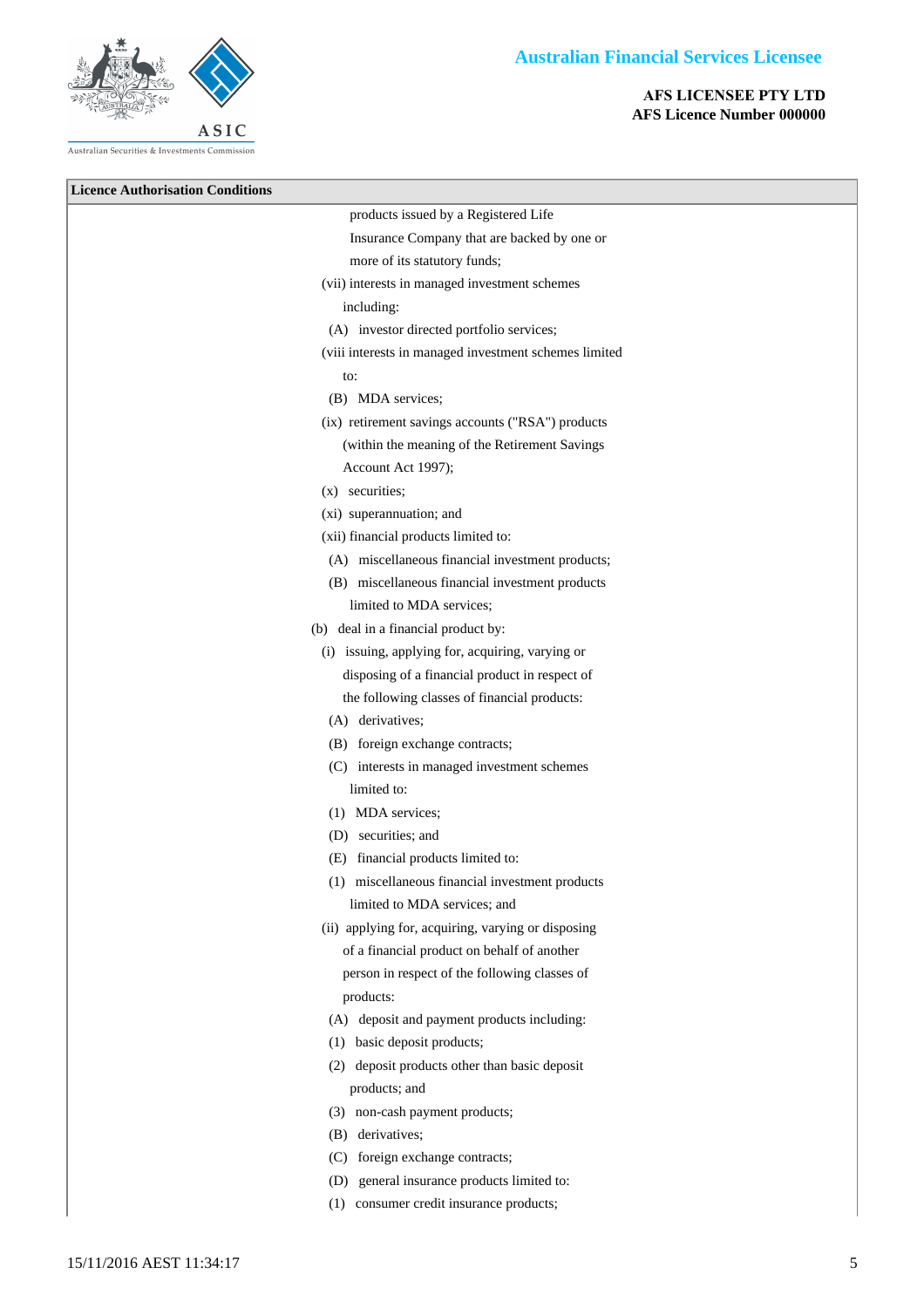

| <b>Licence Authorisation Conditions</b> |                                                      |
|-----------------------------------------|------------------------------------------------------|
|                                         | (E) debentures, stocks or bonds issued or            |
|                                         | proposed to be issued by a government;               |
|                                         | (F) life products including:                         |
|                                         | (1) investment life insurance products as well as    |
|                                         | any products issued by a Registered Life             |
|                                         | Insurance Company that are backed by one or          |
|                                         | more of its statutory funds; and                     |
|                                         | (2) life risk insurance products as well as any      |
|                                         | products issued by a Registered Life                 |
|                                         | Insurance Company that are backed by one or          |
|                                         | more of its statutory funds;                         |
|                                         | (G) interests in managed investment schemes          |
|                                         | including:                                           |
|                                         | (1) investor directed portfolio services;            |
|                                         | (H) interests in managed investment schemes          |
|                                         | limited to:                                          |
|                                         | (2) MDA services;                                    |
|                                         | (I) retirement savings accounts ("RSA") products     |
|                                         | (within the meaning of the Retirement Savings        |
|                                         | Account Act 1997);                                   |
|                                         | (J) securities;                                      |
|                                         | (K) superannuation; and                              |
|                                         | (L) financial products limited to:                   |
|                                         | (1) miscellaneous financial investment products;     |
|                                         | (2) miscellaneous financial investment products      |
|                                         | limited to MDA services;                             |
|                                         | (c) make a market for the following financial        |
|                                         | products:                                            |
|                                         | (i) foreign exchange contracts;                      |
|                                         | (ii) derivatives;                                    |
|                                         | (iii) debentures, stocks or bonds issued or proposed |
|                                         | to be issued by a government and/or debentures       |
|                                         | issued by any other body; and                        |
|                                         | (iv) limited to financial products other than:       |
|                                         | (A) derivatives;                                     |
|                                         | (B) foreign exchange contracts; and                  |
|                                         | (C) debentures, stocks or bonds issued or            |
|                                         | proposed to be issued by a government and/or         |
|                                         | debentures issued by any other body; and             |
|                                         | (d) provide the following custodial or depository    |
|                                         | services:                                            |
|                                         | (i) operate custodial or depository services other   |
|                                         | than investor directed portfolio services;           |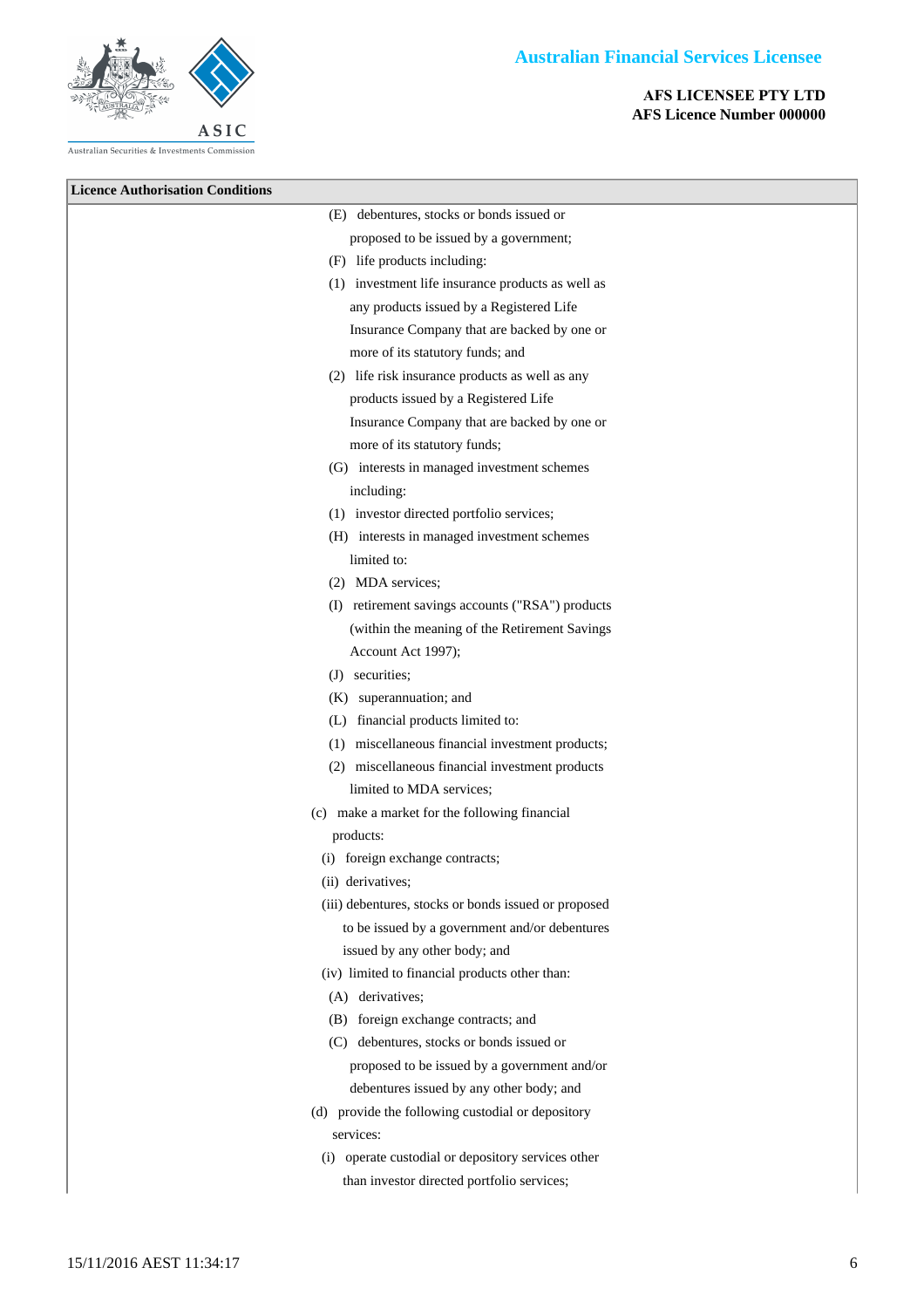



Australian Securities & Investments Commission

**Licence Authorisation Conditions**

**AFS LICENSEE PTY LTD AFS Licence Number 000000**

|                | to retail and wholesale clients.                       |
|----------------|--------------------------------------------------------|
| From:          | 10/03/2004                                             |
| Details:<br>1. | This licence authorises the licensee to carry on a     |
|                | financial services business to:                        |
|                | (a) provide financial product advice for the following |
|                | classes of financial products:                         |
|                | (i) deposit and payment products limited to:           |
|                | (A) basic deposit products;                            |
|                | (B) deposit products other than basic deposit          |
|                | products;                                              |
|                | (ii) derivatives;                                      |
|                | (iii) foreign exchange contracts;                      |
|                | (iv) general insurance products limited to:            |
|                | (A) consumer credit insurance products;                |
|                | (v) debentures, stocks or bonds issued or proposed     |
|                | to be issued by a government;                          |
|                | (vi) life products including:                          |
|                | (A) investment life insurance products as well as      |
|                | any products issued by a Registered Life               |
|                | Insurance Company that are backed by one or            |
|                | more of its statutory funds; and                       |
|                | (B) life risk insurance products as well as any        |
|                | products issued by a Registered Life                   |
|                | Insurance Company that are backed by one or            |
|                | more of its statutory funds;                           |
|                | (vii) interests in managed investment schemes          |
|                | including:                                             |
|                | (A) investor directed portfolio services;              |
|                | (viii retirement savings accounts ("RSA") products     |
|                | (within the meaning of the Retirement Savings          |
|                | Account Act 1997);                                     |
|                | (ix) securities;                                       |
|                | superannuation; and<br>(X)                             |
|                | (xi) financial products limited to miscellaneous       |
|                | financial investment products limited to               |
|                | managed investment warrants:                           |
|                | (A) to which the definition of derivative in sub       |
|                | section $761D(1)$ applies that is a financial          |
|                | product of the kind referred to in                     |
|                | subparagraph 764A(1)(b)(ii) or                         |
|                | 764A(1)(ba)(ii); and                                   |
|                | (B) that is transferable; and                          |
|                | (C) that is a warrant as defined in the ASX            |
|                | Operating Rule that has been admitted by the           |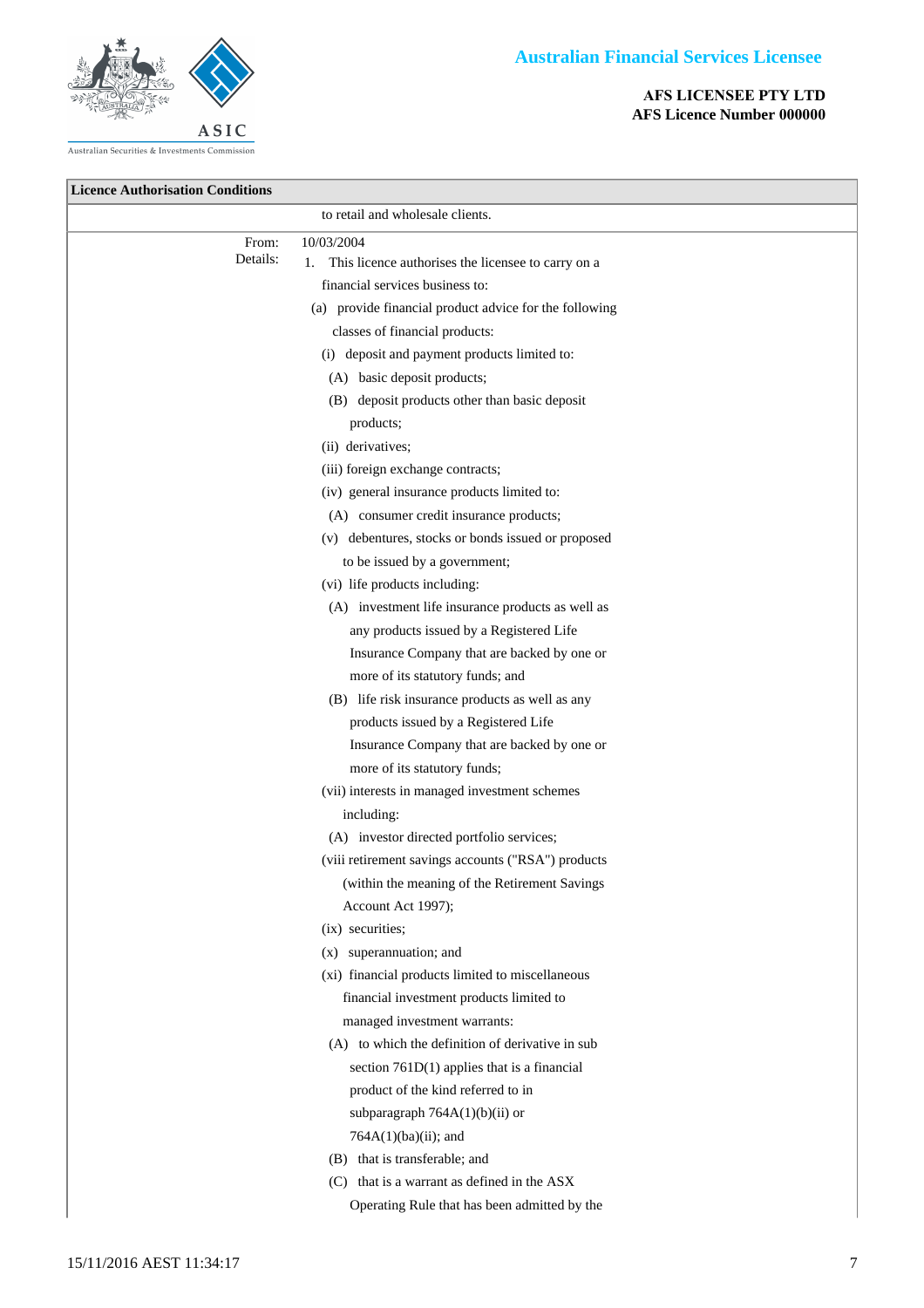



**Licence Authorisation Condition** 

| on Conditions |                                                    |
|---------------|----------------------------------------------------|
|               | ASX to trading status on a financial market        |
|               | of the ASX;                                        |
|               | (b) deal in a financial product by:                |
|               | (i) issuing, applying for, acquiring, varying or   |
|               | disposing of a financial product in respect of     |
|               | the following classes of financial products:       |
|               | (A) derivatives;                                   |
|               | (B) foreign exchange contracts; and                |
|               | (C) securities; and                                |
|               | (ii) applying for, acquiring, varying or disposing |
|               | of a financial product on behalf of another        |
|               | person in respect of the following classes of      |
|               | products:                                          |
|               | (A) deposit and payment products including:        |
|               | (1) basic deposit products;                        |
|               | (2) deposit products other than basic deposit      |
|               | products; and                                      |
|               | (3) non-cash payment products;                     |
|               | (B) derivatives;                                   |
|               | (C) foreign exchange contracts;                    |
|               | (D) general insurance products limited to:         |
|               | (1) consumer credit insurance products;            |
|               | (E) debentures, stocks or bonds issued or          |
|               | proposed to be issued by a government;             |
|               | (F) life products including:                       |
|               | (1) investment life insurance products as well as  |
|               | any products issued by a Registered Life           |
|               | Insurance Company that are backed by one or        |
|               | more of its statutory funds; and                   |
|               | (2) life risk insurance products as well as any    |
|               | products issued by a Registered Life               |
|               | Insurance Company that are backed by one or        |
|               | more of its statutory funds;                       |
|               | (G) interests in managed investment schemes        |
|               | including:                                         |
|               | (1) investor directed portfolio services;          |
|               | (H) retirement savings accounts ("RSA") products   |
|               | (within the meaning of the Retirement Savings      |
|               | Account Act 1997);                                 |
|               | (I) securities;                                    |
|               | (J) superannuation; and                            |
|               | (K) financial products limited to miscellaneous    |
|               | financial investment products limited to           |
|               | managed investment warrants:                       |